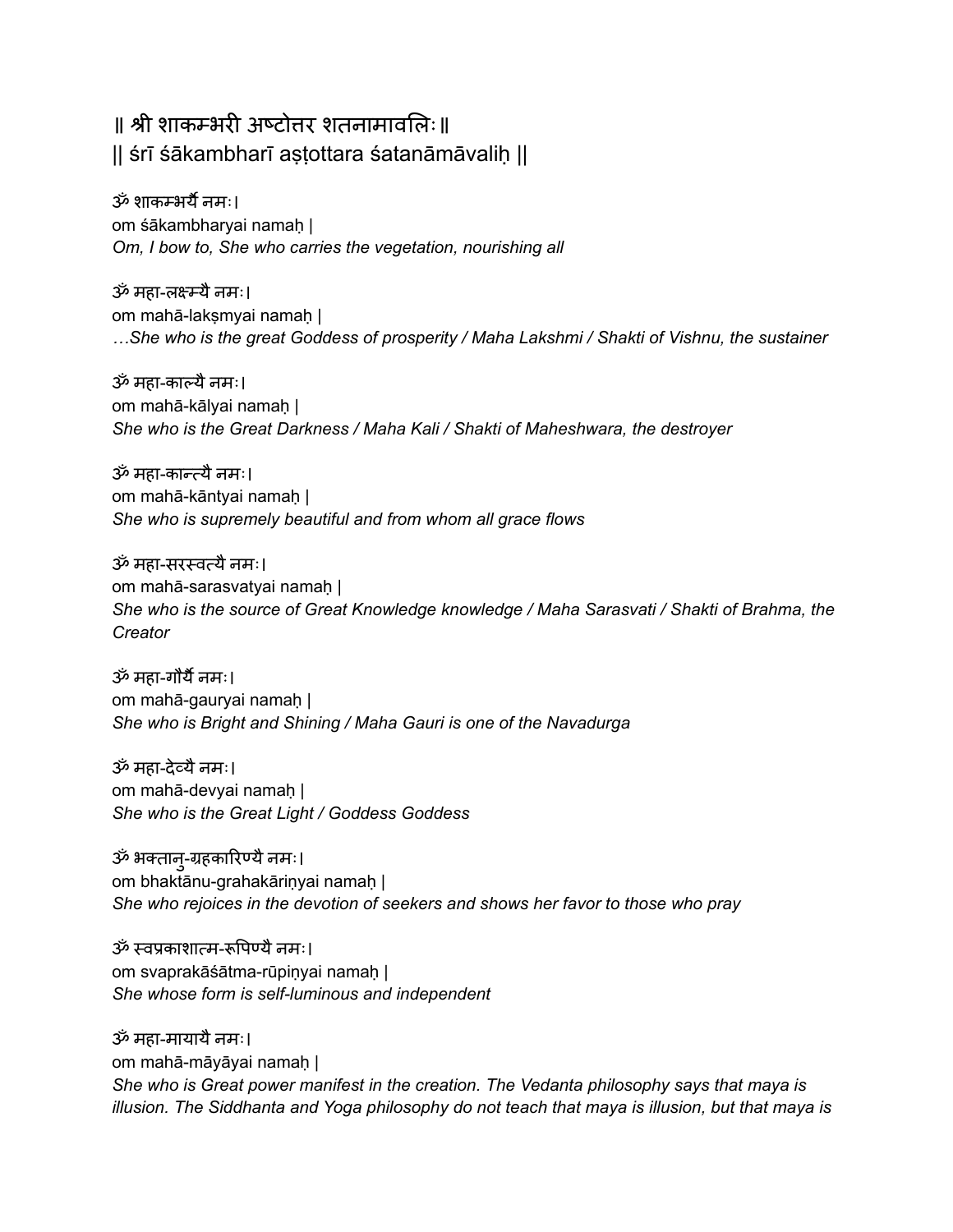*the phenomenal world. That it is real and that the Goddess pervades it. Our sense of limitation, called anava pasha, does not allow us to see the everpresent Goddess within creation. The practice of Yoga allows us to see Her.*

ॐ माहे-श्वर्यै नमः। om māhe-śvaryai namaḥ | *She who is the Great Ruler*

ॐ वागीश्वर्यै नमः।। १०॥ om vāgīśvaryai namaḥ || 10 || *She who is the Ruler of Speech*

ॐ जगद्-धात्र्यैनमः। om jagad-dhātryai namaḥ | *She who supports the world*

ॐ काल-रात्र्यैनमः। om kāla-rātrvai namah | *She who is the darkness of night / Kalaratri is one of the Nava Durga*

ॐ त्रि लो-केश्वर्यै नमः। om trilo-keśvaryai namaḥ | *She who is Ruler of the three realms / triloka*

ॐ भद्र-काल्यैनमः। om bhadra-kālyai namaḥ | *She who is Bhadrakali / the Auspicious manifestation of Goddess Kali*

ॐ कराल्यैनमः। om karālyai namaḥ | *She who is dreadful / Karali is the name of one of the seven tongues of Agni*

ॐ पार्वत्र्व यैनमः। om pārvatyai namaḥ | *She who hails from the mountains. Parvati is the Daughter of Himavat and consort of Lord Shiva*

ॐ त्रिलोचनायै नमः। om trilocanāyai namah | *She who has three eyes. The third eye is symbolic of spiritual vision.*

ॐ सिदध-लक्ष्म्न्यै नमः॥ २०॥ om siddha-lakṣmyai namaḥ || 20 || *She who is the attainment of wealth*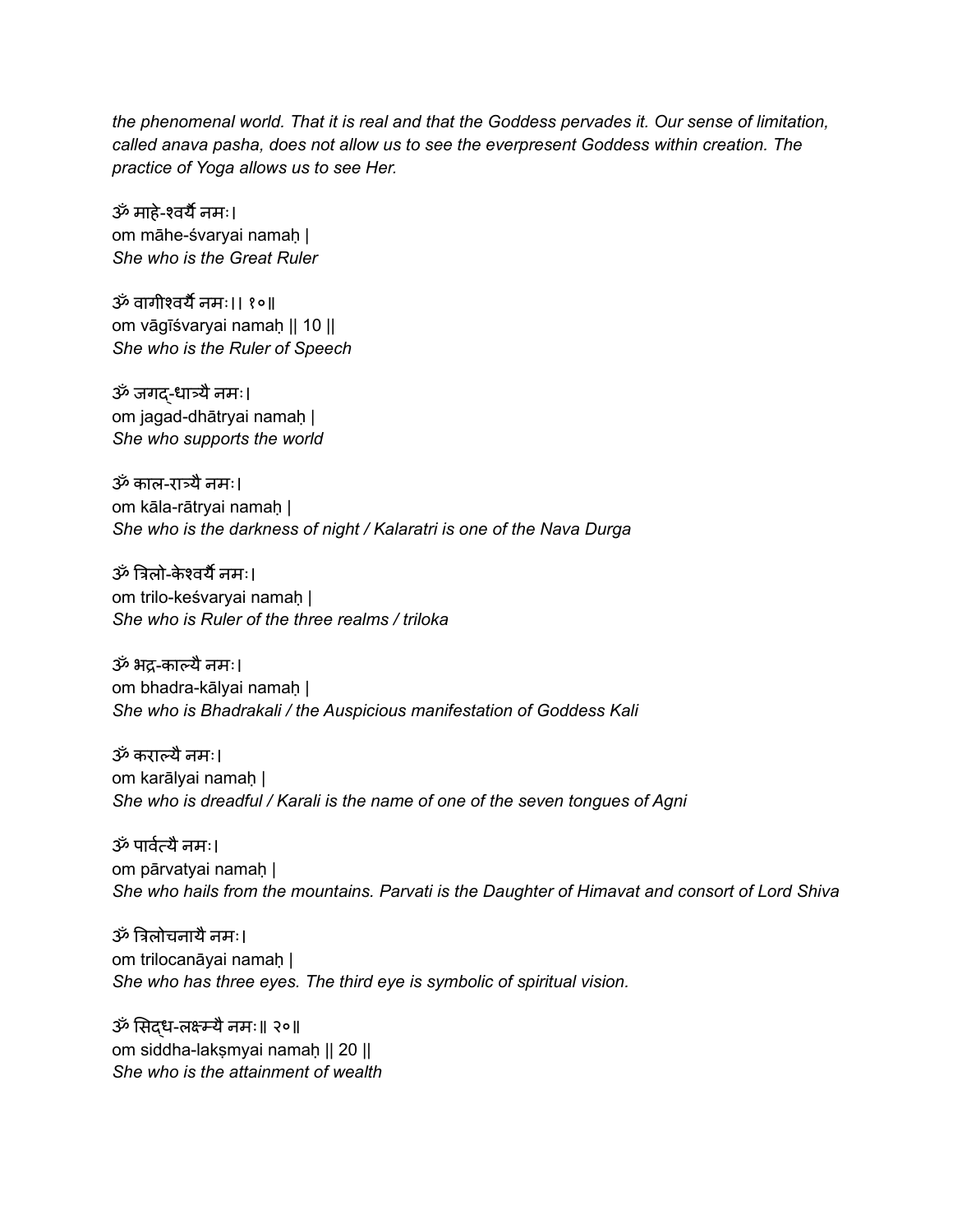ॐ क्रिया-लक्ष्म्यै नमः। om kriyā-lakṣmyai namaḥ | *She who acts through wealth. She grants wealth in Her aspect as "siddhalakshmi," and she governs its use and redistribution in Her form "kriyalakshmi."*

ॐ मोक्ष-प्रदायिन्यै नमः। om moksa-pradāyinyai namaḥ | *She who grants liberation*

ॐ अरूपायै नमः। om arūpāyai namaḥ | *She who has no form*

ॐ बहु-रूपायै नमः। om bahu-rūpāyai namaḥ | *She whose has manifold forms*

 $\ddot{x}$  स्वरूपायै नमः om svarūpāyai namaḥ | *She who is the form of Truth / Who has a pleasing, natural form*

ॐ विरूपायै नमः। om virūpāyai namaḥ | *She whose form is altered and deformed / Who has an ugly, unpleasant, unnatural form*

ॐ पञ्चभूतात्-मिकायै नमः। om pañcabhūtāt-mikāyai namaḥ | *She who consists of the Five Elements; Earth, Water, Fire, Air, and Ether.*

ॐ देव्यैनमः। om devyai namaḥ | *She who is Light / Whose body consists of spiritual light*

ॐ देव-मर्त्यैूर्त्यै नमः। om deva-mūrtyai namaḥ | *She who is the Sacred icon, consecrated image of God*

ॐ सरुेश्वर्यै नमः। om sureśvaryai namaḥ | *The Goddess, Ruler of the Devas (the Gods)*

ॐ दारिद्र्य-ध्वंसिन्यै नमः। om dāridrya-dhvaṁsinyai namaḥ | *The destroyer of misfortune and poverty*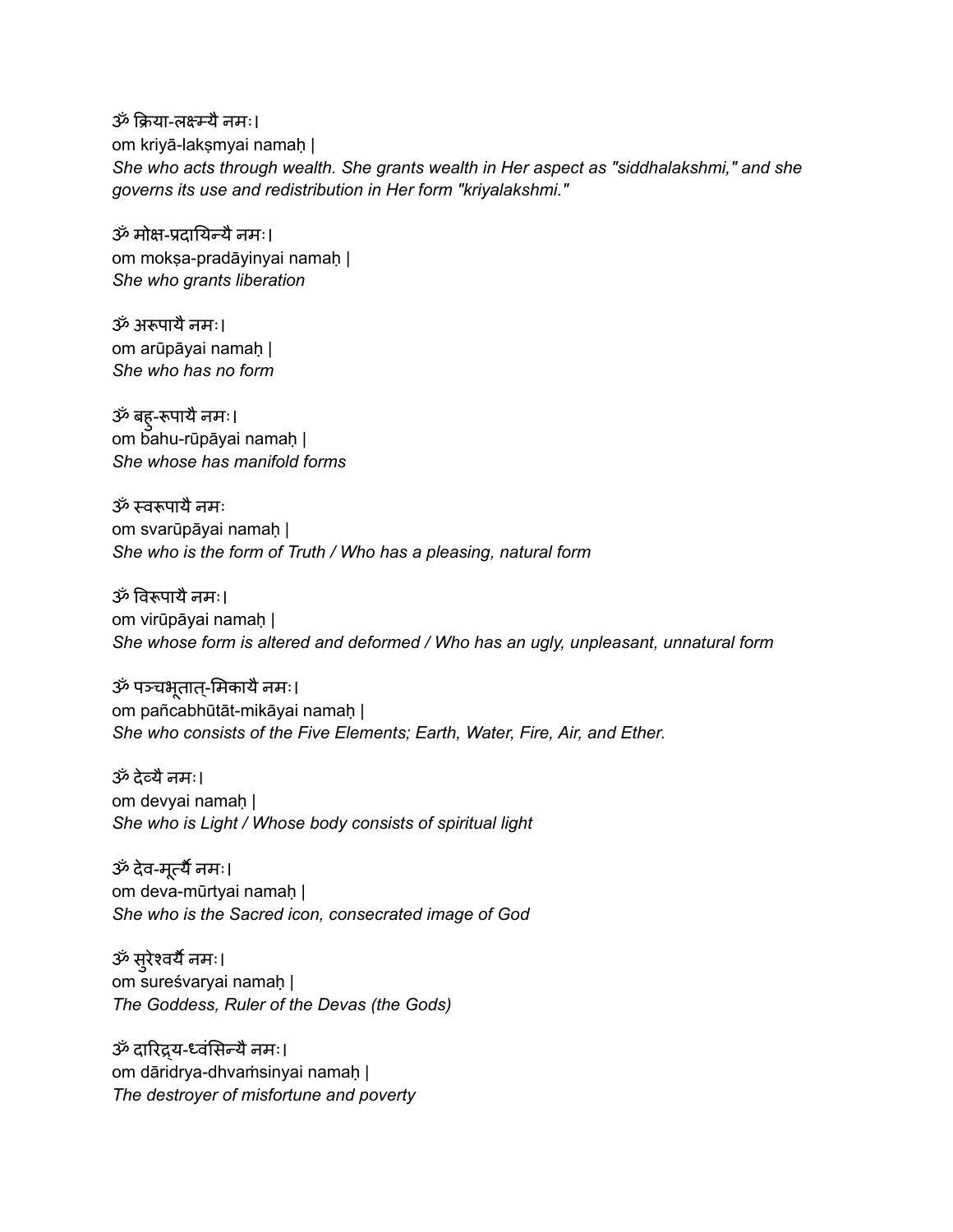ॐ वीणा-पुस्तक-धारिण्यै नमः। om vīṇā-pustaka-dhāriṇyai namaḥ | *She who carries the Veena and Holy Book. She rules over knowledge of all types and also arts, skills, and sciences which require practice.*

ॐ सर्व-र्वशक्त्यैनमः। om sarva-śaktyai namaḥ | *She who is all power*

ॐ त्रिशक्त्यै नमः। om triśaktyai namaḥ | *She who is the three Shaktis: icchashakti (power of will), kriyashakti (power of action), and jnanashakti (power of knowledge)*

#### ॐ ब्रहम-विष्ण्-शिवात्मिकायै नमः।

om brahma-viṣṇu-śivātmikāyai namaḥ | *She who is the basis of Brahma (divine Creator), Vishnu (divine Preserver), and Shiva (divine Destroyer)*

## ॐ अष्टाङ्ग-योगिन्यै नमः।

om aṣṭāṅga-yoginyai namaḥ |

*She who is the Goddess of the eight successive practices of Yoga - yama (restraints), niyama (observances), aasana (sitting), pranayama (breathing), pratyahara (directing senses inwardly), dharana (concentration), dhyana (meditation), samadhi (union with the Divine)*

#### ॐ हंस-गामिन्यै नमः।

om haṁsa-gāminyai namaḥ |

*She who attains the Swan / hamsa. The pure white Swan soars above the world like the consciousness of a Yogi soars above worldly attachments. Ham is the syllable of Shiva. It* relates to the Pingala nadi and the divine masculine. Sah is the sound of Shakti. It relates to the *ida nadi and the divine feminine. The Yogis transcend both the ida and pingala, the right and left hemispheres of the brain, the emotional and intellectual mind, as they come into the higher state of meditative awareness. The Yogis balance the masculine and feminine forces within and transcend through the practice of so-ham meditation. The Goddess soars above the world like a Swan and She is in the approach for the Yogi to this transcendent state of awareness.*

# ॐ नव-दुर्गायै नमः।

om nava-durgāyai namaḥ |

*She Who is the Nava Durga. The nine manifestations of Goddess Durga are: Shailaputri "Daughter of the Mountains," Brahmacharini "Mother of Penance and Purity," Chandraghanta "Destroyer of Demons," Kushmanda "Goddess of the Cosmic Egg," Skandamata "Mother of Karttikeya," Katyayani "Goddes of Power," Kalaratri "Goddess of Dark Night who gives courage*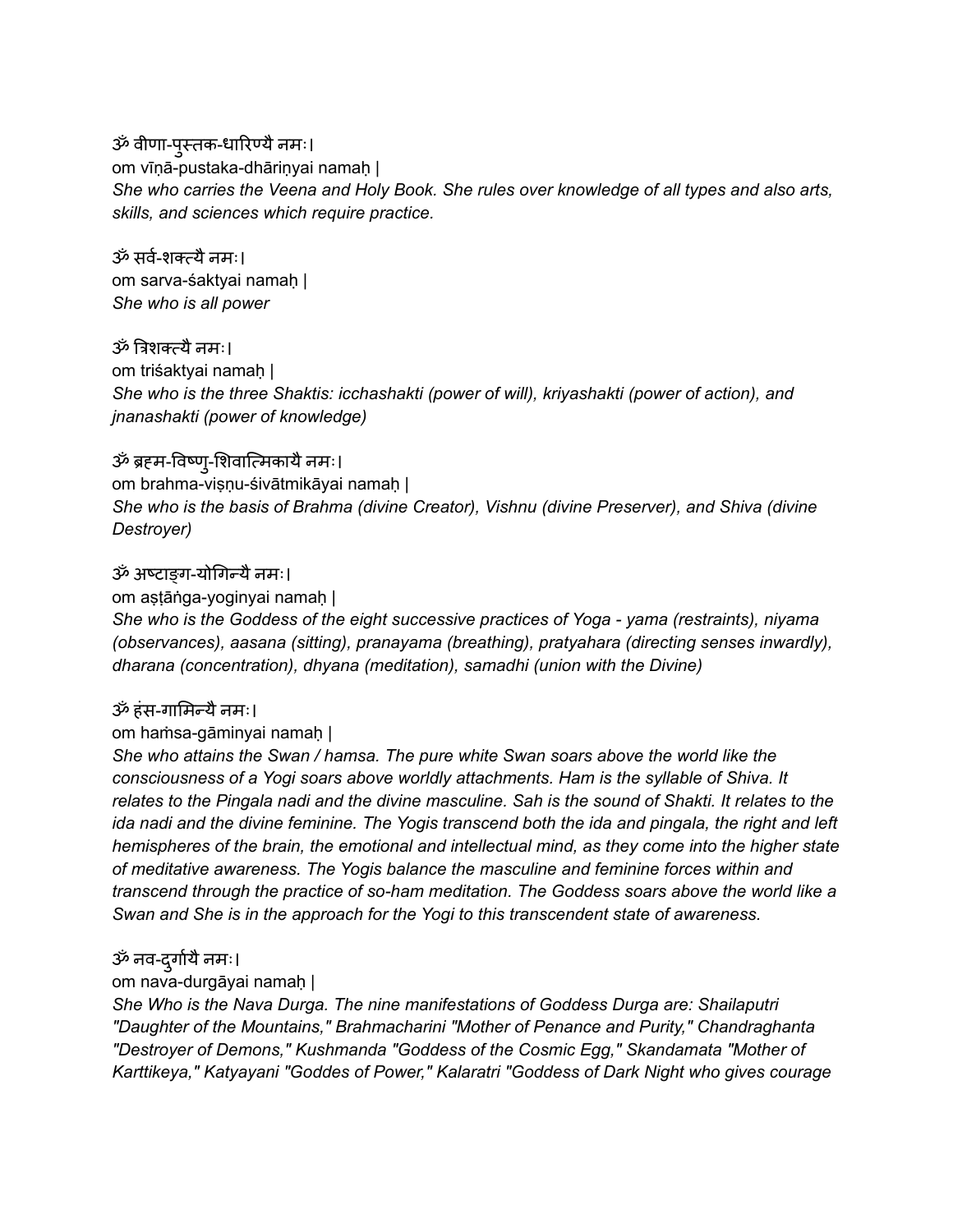*and auspiciousness," Mahagauri "Bright Goddess of Great Beauty," Siddhadhatri "Goddess of Supernatural Power."*

ॐ अष्ट-भरैवायैनमः। om aṣṭa-bhairavāyai namaḥ | *She who is the eight forms of Bhairava / Shiva. The eight forms are: Asitanga "Dark Limbed, Lord of the East" Ruru Bhairava "Deer, Lord of the South East," Chanda Bhairava "Fearsome, Lord of the South," Krodha Bhairava "Angry, Lord of the South West," Unmatta Bhairava "Insane, Lord of the West," Kapala Bhairava "Skull, Lord of the North West," Bhishana Bhairava "Terrifying, Lord of the North," Samhara Bhairava "Lord of Destruction and the North East."*

ॐ गङ्गायैनमः॥ ४०॥ om gaṅgāyai namaḥ || 40 || *She who is the Sacred Ganges River and all Sacred Rivers*

ॐ वेण्यैनमः। om veṇyai namaḥ | *She who has beautiful braided hair like a stream, and who is in streams and tributaries*

ॐ सर्व-शस्त्र-धारिण्यै नमः। om sarva-śastra-dhāriṇyai namaḥ | *She who possesses every tool*

ॐ समृद्र-वसनायै नमः। om samudra-vasanāyai namaḥ | *She who is clothed by the Ocean*

ॐ ब्रह्माण्ड-मेखलायैनमः। om brahmāṇḍa-mekhalāyai namaḥ | *She whose girdle is the Universe*

ॐ अवस्था-त्रयनिर्-मुक्तायै नमः। om avasthā-trayanir-muktāyai namaḥ | *She who is liberated from the three mental states. These three states are jagrat "waking state," Svapna "Dream state," and Sushupti "Deep Sleep." The Goddess grants the Yogis access to a fourth, transcendent state called turiya.*

ॐ गृण-त्रय-विवर्जितायै नमः।

om guṇa-traya-vivarjitāyai namaḥ |

*She who is free from the three Gunas. The Gunas are cosmic forces at work in the universe. Rajas, Tamas, and Sattva. Rajas is movement, agitation. Tamas is dullness, darkness, inertia. Sattva is balance, equilibrium. The interplay of these three cosmic forces is said to cause* creation of all that is and it governs every event in creation. The mind and body are under the *control of these forces."*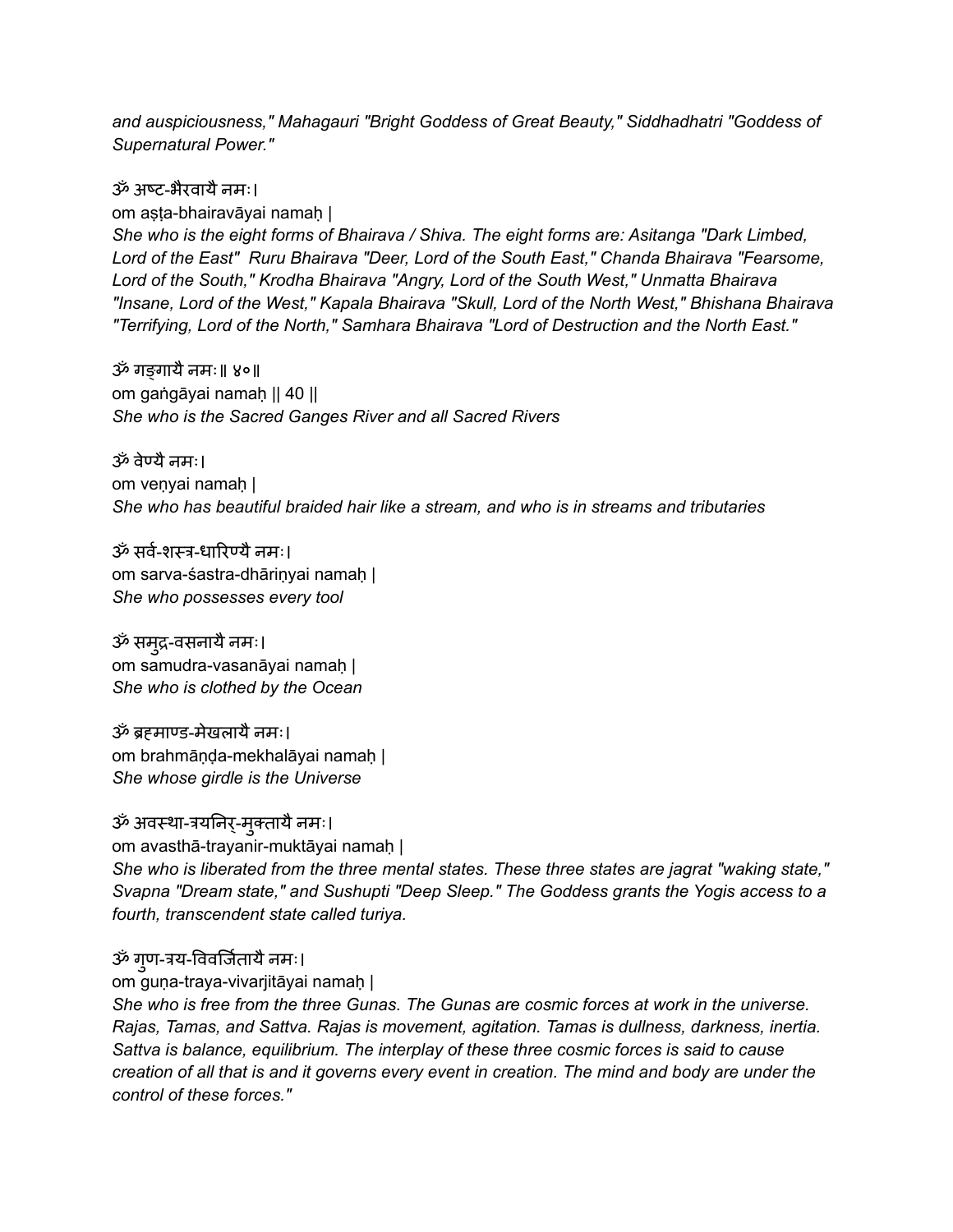ॐ योगध्यानकै -सन्ं यस्तायैनमः। om yogadhyānaika-saṁnyastāyai namaḥ | *She who grants union to those who renounce and meditate on you with single-pointed focus*

ॐ योगध्यानकै -रूपि ण्यैनमः। om yogadhyānaika-rūpiṇyai namaḥ | *She who is the form of union for those who meditate with singularity of focus*

ॐ वेदत्रय-रूपिण्यै नमः। om vedatraya-rūpiṇyai namaḥ | *She who is the form of the three Vedas. The three Vedas are the Rikveda, Yajurveda, and Smaveda. There is also a fourth Veda: Atharvanaveda. This Veda was revealed later. The earlier Upanishats refer to three Vedas.*

ॐ वेदान्त-ज्ञान-रूपिण्यै नमः।। ५०॥ om vedānta-jñāna-rūpiṇyai namaḥ || 50|| *She who is the form of Spiritual Wisdom which arises from grasping the inner meaning of Vedas.*

ॐ पद्मावत्यैनमः। om padmāvatyai namaḥ | *She who emerged from the lotus. Padmavati is also said to be an incarnation of Goddess Lakshmi and is the Consort of Lord Vekateshwara.*

 $\ddot{\mathcal{P}}$  विशालाक्ष्यै नमः। om viśālākṣyai namaḥ | *She who has wide eyes. Vishalakshi is a name for Goddess Parvati in her aspect as Annapurna, Goddess of food and nourishment. There is a Temple for Goddess Vishalakshi in Varanasi. She is also related to Kamakshi in Kanchipuram and Meenakshi in Madurai.*

ॐ नागयज्ञो-पवीतिन्यै नमः। om nāgayajño-pavītinyai namaḥ | *She who wears a cobra for her sacred thread (yajnopaveetam).*

ॐ सुर्यचन्द्र-स्वरूपिण्यै नमः। om sūryacandra-svarūpiṇyai namaḥ | *She whose form is that of the Sun and Moon*

ॐ ग्रह-नक्षत्र-रूपिण्यै नमः। om graha-nakṣatra-rūpiṇyai namaḥ | *She whose form is of the Nine planets and 27 constellations of Vedic astrology*

ॐ वेदिकायै नमः। om vedikāyai namaḥ |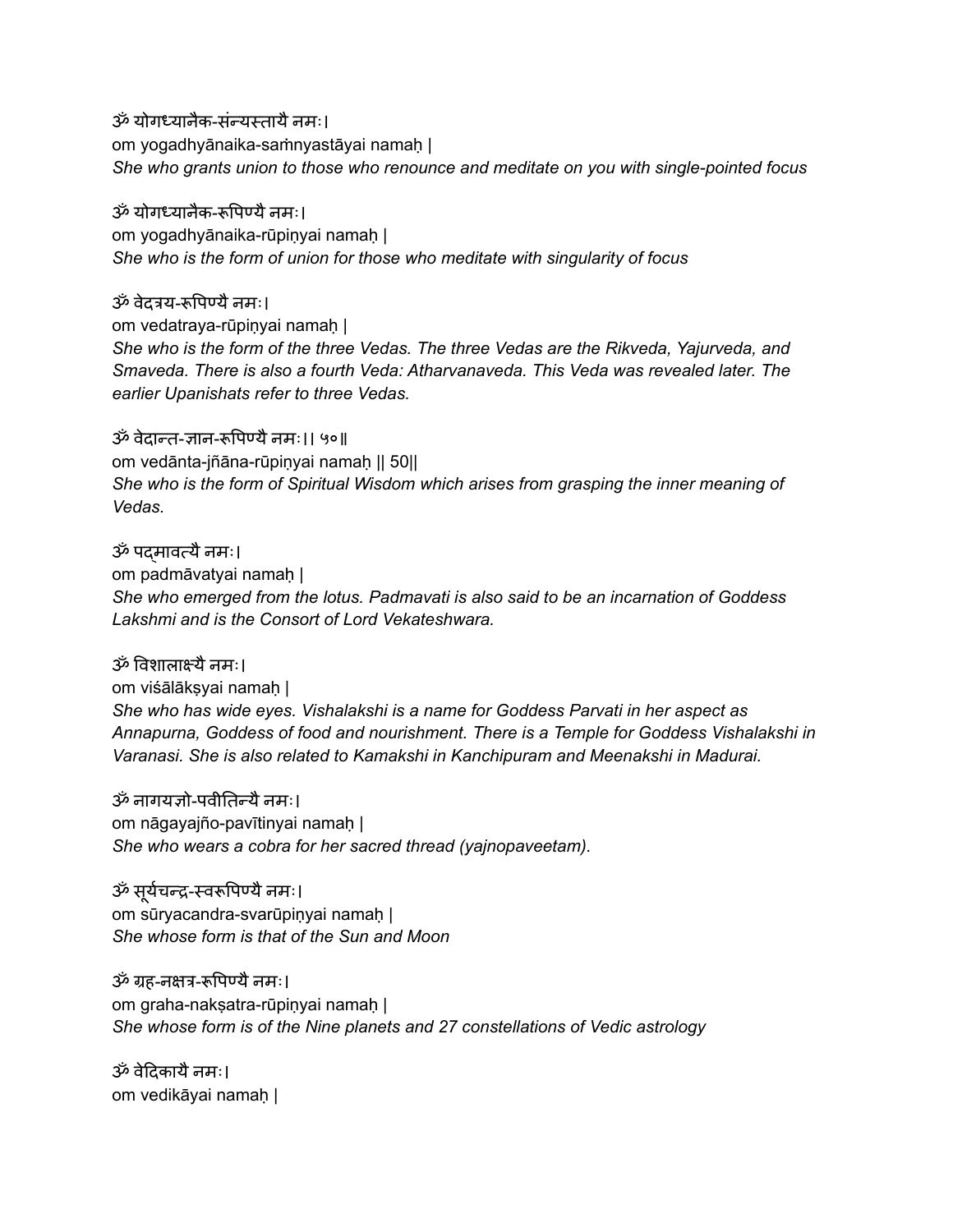*She who is the Vedic altar of sacrifice.*

ॐ वेदरूपिण्यै नमः। om vedarūpiṇyai namaḥ | *She whose form is the 4 Vedas.*

ॐ हि रण्यगर्भा यैनमः। om hiraṇyagarbhāyai namaḥ | *She who is the Golden womb, from which the universe issued forth from the Formless*

ॐ कैवल्य-पद-दायिन्यै नमः। om kaivalya-pada-dāyinyai namaḥ | She who graces our steps toward independence.

ॐ सूर्यमण्डल-संस्थितायै नमः॥ ६०॥ om sūryamaṇḍala-saṁsthitāyai namaḥ || 60 || *She who started and sits in the orb of the Sun*

ॐ सोममण्डल-मध्यस्थायैनमः। om somamandala-madhyasthāyai namah | *She who is in the middle of the circle of the Moon*

ॐ वायुमण्डल-संस्थितायै नमः। om vāyumaṇḍala-saṁsthitāyai namaḥ | *She who generated and permeates the atmosphere.*

ॐ वह्निमण्डल-मध्यस्थायै नमः। om vahnimandala-madhyasthāyai namah | *She who resides in the middle of the circle of fire.*

## ॐ शक्तिमण्डल-संस्थितायै नमः।

om śaktimaṇḍala-saṁsthitāyai namaḥ |

*She who generates and permeates the Circle of the Goddess. Mandala means a circle. But mandala also is the name for complex mystical diagrams. These names starting with Suryamandala... refer to mystical diagrams used in the worship of the Goddess, and also to chakras in the body which are meditated on for access to spiritual realms of consciousness. These are described by the Kubjikamata Tantra and Rudrayamala Tantra and other texts. The Kubjikamata in particular talks of a Khechari Chakra located just above the head which consists of four mandalas: suryamandala, somamandala, vahnimandala, and adimandala. Various Goddesses are meditated on within these mandalas as a practice to attain samadhi. The mandalas in this mantra represent the Sun and Moon and Wind and Fire and Ether. They relate to actual cosmic phenomena, to the five elements, to Divine powers of the Goddess, and to spiritual centers in the subtle body. They relate the macrocosm of the Universe to the microcosm of the human form. The Goddess is in all. The Shaktimandala is none other than the*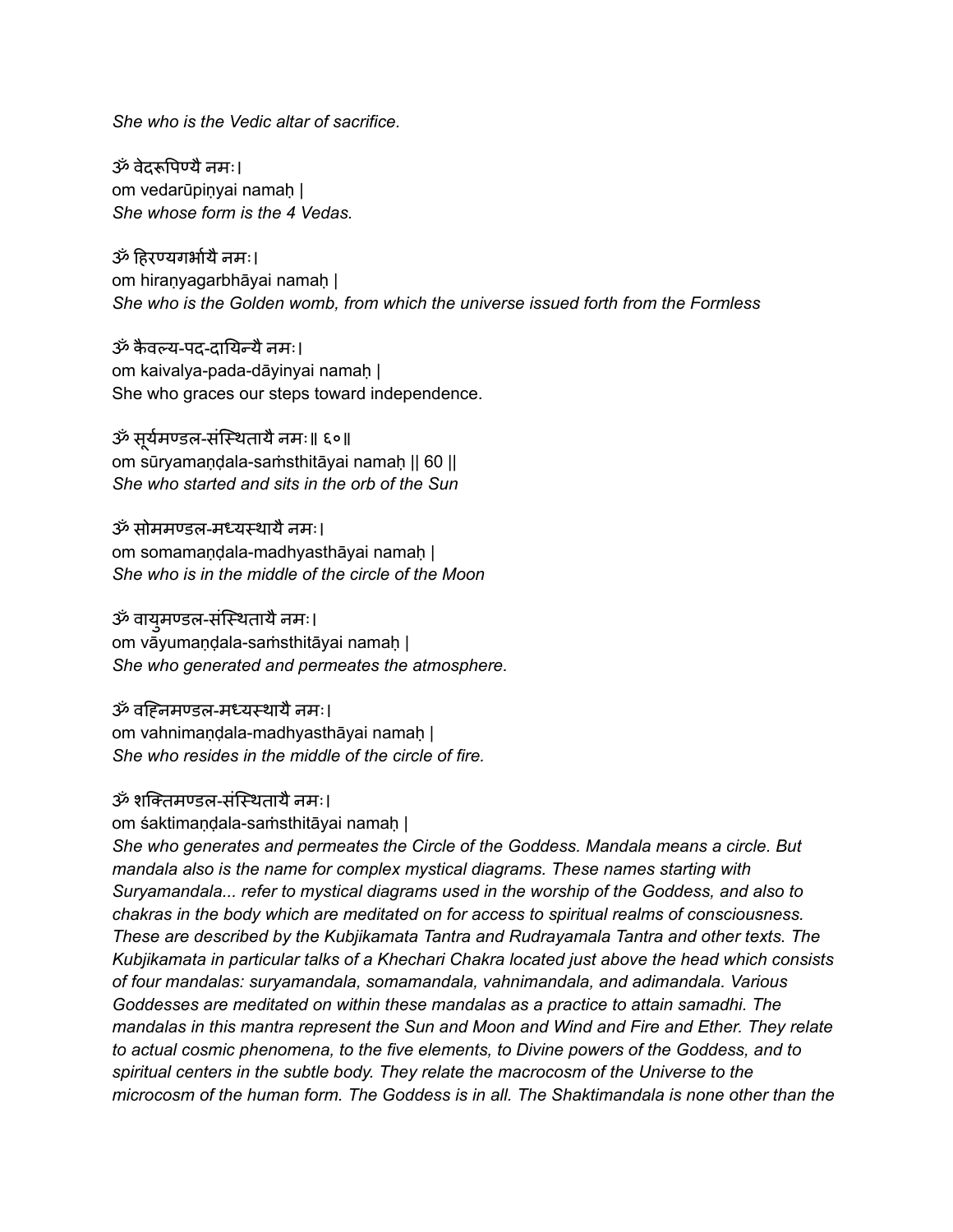*mystical Shrichakra, the highest mandala of the Goddess. Every Deva and all aspects of creation are contained within its form. The whole world is within the sacred Shriyantra. It is a mystical symbol and a powerful tool for realizing the Goddess' omnipresent form."*

ॐ चित्रिकायै नमः। om citrikāyai namaḥ | *She who is a painter. Who draws the mystical yantras that create and move the Universe.*

ॐ चक्रमार्ग-प्रदायिन्यै नमः। om cakramārga-pradāyinyai namah | *She who grants access to the inner pathways of the mystical chakras.*

ॐ सर्वसिर्वसिद्धान्त-मार्गस्र्ग थायैनमः। om sarvasiddhānta-mārgasthāyai namaḥ | *She who keeps all on the path of siddhanta, theory and practice leading to spiritual attainment.*

ॐ षडवर्ग-वर्ण-वर्जितायै। om ṣaḍvarga-varṇa-varjitāyai | *She who is not colored by the five senses or mind*

ॐ एकाक्षर-प्रणव-युक्तायै नमः। om ekākṣara-praṇava-yuktāyai namaḥ | *She who is joined with and is the junction of the sacred one-syllabled pranava, "AUM".*

ॐ प्रत्यक्ष-मातृकायै नमः।। ७०॥ om pratyakṣa-mātṛkāyai namaḥ || 70 || *She who is manifest in the form of mothers and motherhood*

ॐ दुर्गायै नमः। om durgāyai namaḥ | *She who is invincible and unpassable, Durga*

ॐ कला-विदयायै नमः। om kalā-vidyāyai namaḥ | *She who has knowledge of the minute.*

ॐ चित्र-सेनायै नमः। om citra-senāyai namah | *She who is a bright spear / who has precise aim.*

ॐ चिरन्तनायै नमः। om cirantanāyai namaḥ | *She who is ancient.*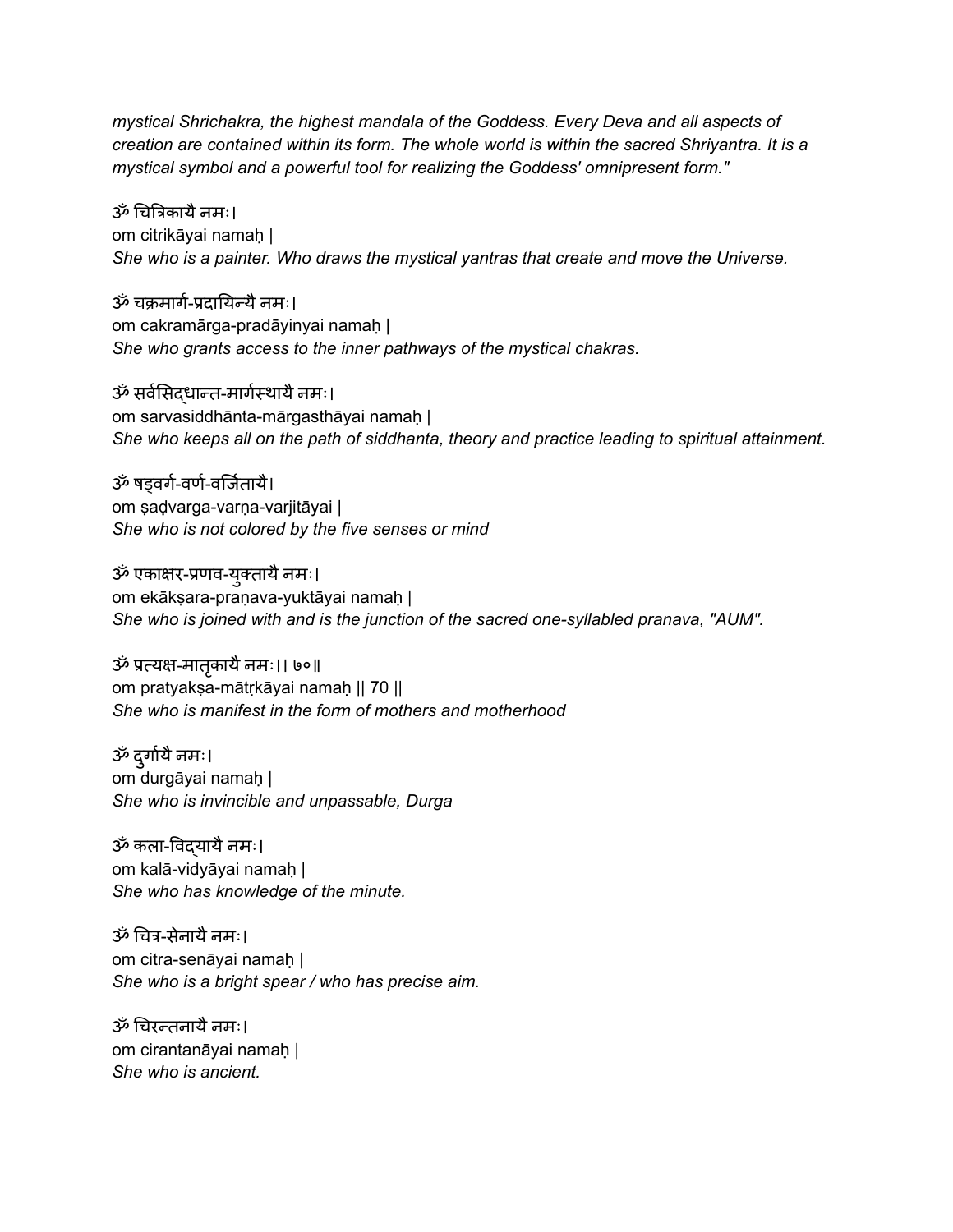ॐ शब्द-ब्रहमात्मिकायै नमः। om śabda-brahmātmikāyai namaḥ | *She who consists of the revealed word of God - the sacred sounds of the Vedic hymns.*

ॐ अनन्तायै नमः। om anantāyai namaḥ | *She who is infinite.*

ॐ ब्राह्म्यैनमः। om brāhmyai namaḥ | *She who is Divine energy.*

ॐ ब्रह्म-सनातनायैनमः। om brahma-sanātanāyai namaḥ | *She who is perpetual Divinity.*

ॐ चिन्तामण्यै नमः। om cintāmanyai namah | *She who is a thought-gem. The chintamani gems is said to yield every desire to those who possess it. It is related to Brahma. Those absorbed in Yoga find their desires easily and instantly fulfilled, because their desires have merged with the Divine will. This is the meaning of the chitamani gem.*

ॐ उषादेव्यैनमः॥ ८०॥ om uṣādevyai namaḥ || 80 || *She who is the Goddess of Dawn.*

ॐ विदया-मूर्ति-सरस्वत्यै नमः। om vidyā-mūrti-sarasvatyai namaḥ | *She who is Sarasvati, the form of knowledge.*

ॐ त्रैलोक्य-मोहिन्यै नमः। om trailokya-mohinyai namaḥ | *She whose supreme beauty eludes the three realms.*

ॐ विद्या-दायै नमः। om vidyā-dāyai namaḥ | *She who removes intellectual knowledge hindering the path to realization.*

ॐ सर्वा-दयायै नमः। om sarvā-dyāyai namaḥ | *She who is first of all.*

ॐ सर्वरक्षा-कर्त्र्यै नमः।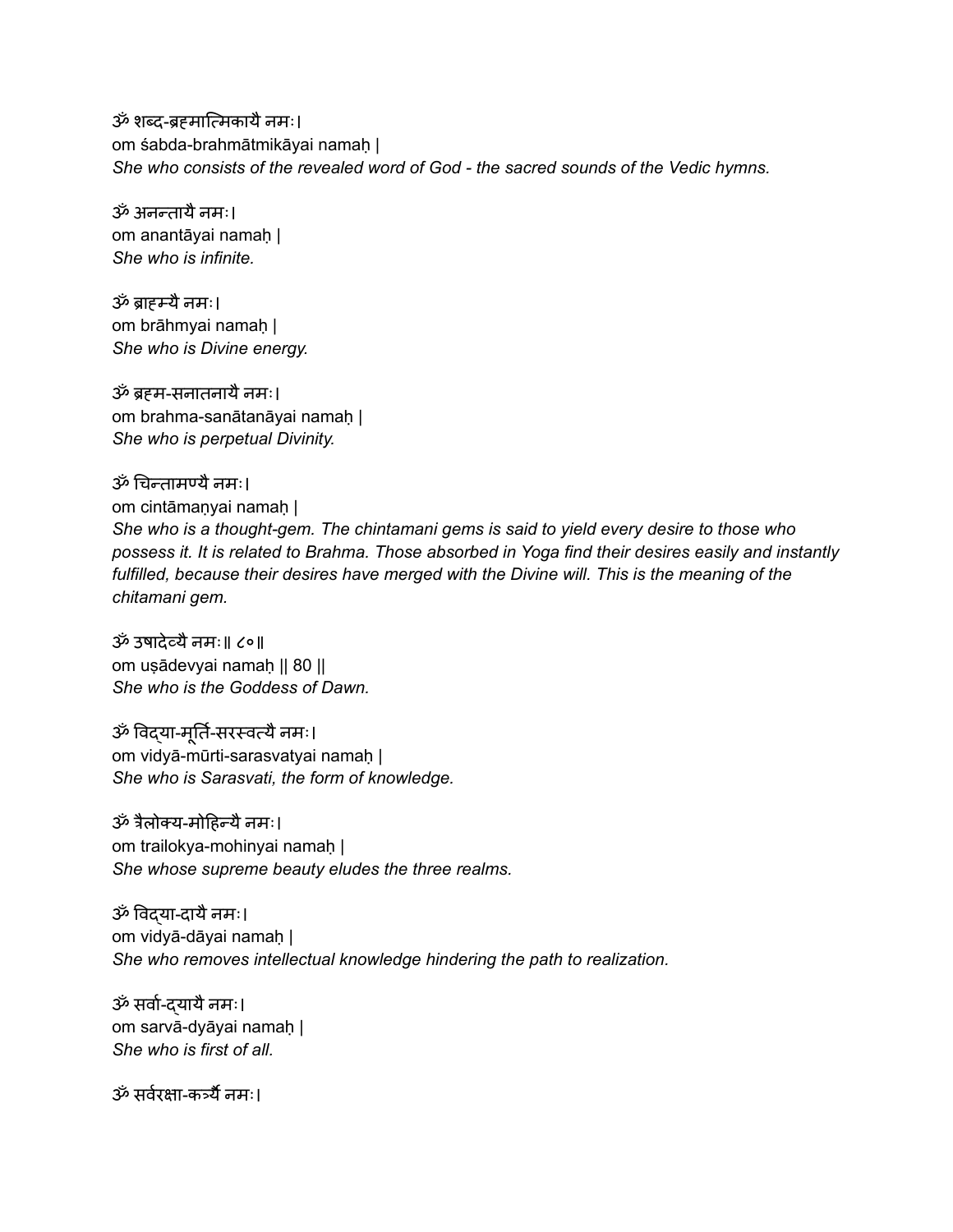om sarvarakṣā-kartryai namaḥ | *She who is the creator and preserver of all that is.*

ॐ ब्रहमस्था-पितरूपायै नमः। om brahmasthā-pitarūpāyai namaḥ | *She who is the form of the established Lord, Brahma.*

ॐ कैवल्य-ज्ञान-गोचरायैनमः। om kaivalya-jñāna-gocarāyai namah | *She who dwells in independent knowledge. This could also mean who dwells in knowledge independent of the senses.*

ॐ करुणा-कारिण्यै नमः। om karuṇā-kāriṇyai namaḥ | *She who inspires compassion and rejoices in acts of mercy and empathy.*

ॐ वारुण्यैनमः। om vārunyai namah | *Varuni, Shakti of Lord Varuna. She is the sacred Power of Water.*

ॐ धात्र्यैनमः।। ९०॥ om dhātryai namaḥ || 90 || *She who is the bestower.*

ॐ मध्¢ेटभ-मर्दिन्यै नमः। om madhukaiṭabha-mardinyai namaḥ | *She who destroyed the two demons Madhu and Kaitabha, who represent the qualities of Tamas (dullness) and Rajas (Agitation).*

ॐ अचिन्त्य-लक्षणायै नमः। om acintya-lakṣaṇāyai namaḥ | *She whose signs are unfathomable / whose sight is unfathomable.*

ॐ गोप्त्र्यैनमः। om goptryai namaḥ | *She who is the guardian.*

ॐ सदाभक्ताघ-नाशिन्यै नमः। om sadābhaktāgha-nāśinyai namaḥ | *She who destroys the sinful deeds of those who remain devoted to Her.*

ॐ परमेश्वर्यै नमः। om parameśvaryai namaḥ | *She who is the highest and supreme ruler.*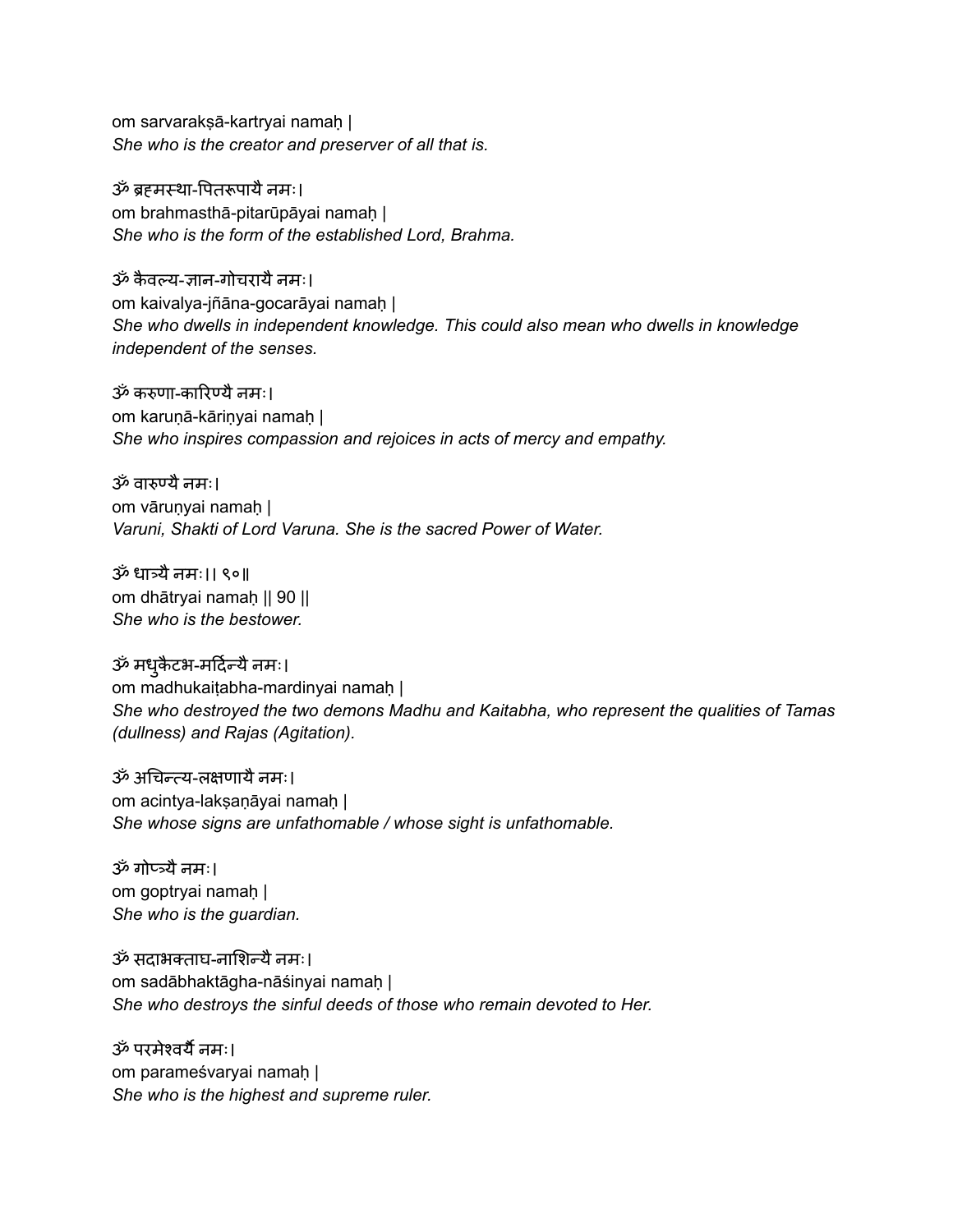ॐ महा-रवायै नमः। om mahā-ravāyai namaḥ | *She who is a great explosive roar. The great Yogis hear this maharava in the heart as they break the bonds of the soul and attain moksha.*

ॐ महा-शान्त्यैनमः। om mahā-śāntyai namaḥ | *She who is great peace, and stillness, and silence.*

ॐ सिदध-लक्ष्म्न्यै नमः। om siddha-lakṣmyai namaḥ | *She who is the attainment of Wealth.*

ॐ सद्योजात-वामदेवाघोर-तत्पुरुषेशान-रूपिण्यै नमः। om sadyojāta-vāmadevāghora-tatpuruṣeśāna-rūpiṇyai namaḥ | *She who is the form of the Panchabrahma Shivas. These five are: Sadyojata "Quickly birthing", Vamadeva "Pleasant", Aghora "Non-terrifying", Tatpursha "Supreme soul", and Ishana "Ruler"*

ॐ नगेश-तनयायैनमः॥ १००॥ om nageśa-tanayāyai namaḥ || 100 || *The daughter of the King of the Mountains, Nagesha / Himavat.*

ॐ सुमङ्गल्यै नमः। om sumaṅgalyai namaḥ | *She who is very auspicious / who is manifest in the form of married women.*

ॐ योगिन्यै नमः। om yoginyai namaḥ | *She who is the adored Goddess who unites all / who is manifest in renunciate women who seek union through spiritual austerities.*

ॐ योग-दायि न्यैनमः। om yoga-dāyinyai namaḥ | *She who permits the practice of Yoga leading to union.*

ॐ सर्व-देवादि-वन्दितायै नमः। om sarva-devādi-vanditāyai namaḥ | *She who is praised first by all the Gods.*

ॐ विष्ण्-मोहिन्यै नमः। om viṣṇu-mohinyai namaḥ | *She who remains elusive to Lord Vishnu (the Preserver).*

ॐ शिव-मोहिन्यै नमः।